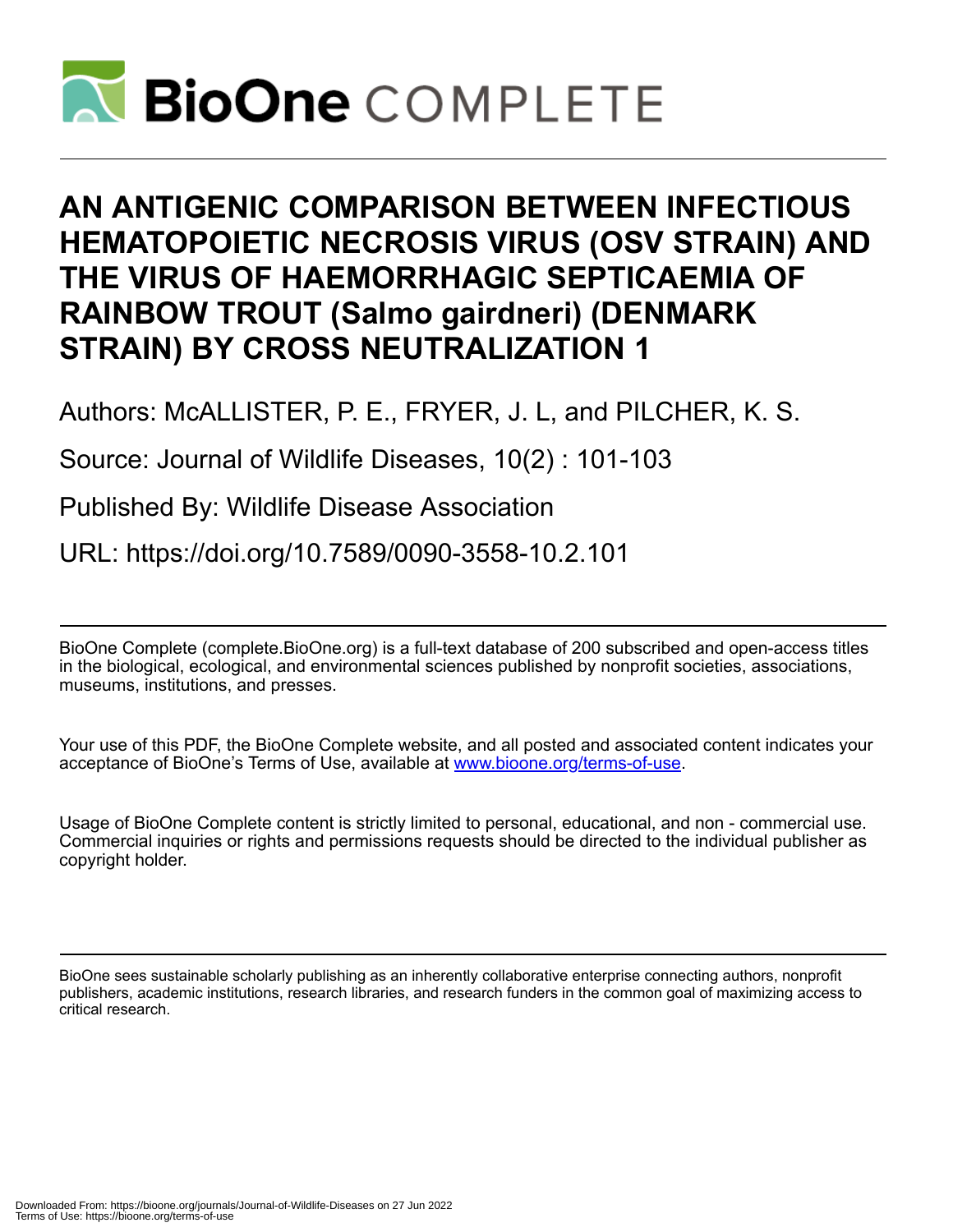## **AN ANTIGENIC COMPARISON BETWEEN INFECTIOUS HEMATOPOIETIC NECROSIS VIRUS (OSV STRAIN) AND THE VIRUS OF HAEMORRHAGIC SEPTICAEMIA OF RAINBOW TROUT** *(Salmo gairdneri)* **(DENMARK STRAIN) BY CROSS NEUTRALIZATION**

#### P. E. McALLISTER, J. L. FRYER and K. S. PILCHER

*Abstract:* The infectious hematopoietic necrosis virus (OSV strain) and the virus of haemorrhagic septicaemia of rainbow trout *(Salmo gairdneri)* (Denmark strain) were examined for possible antigenic relationship by plaque neutralization using homologous and heterologous antisera. No neutralization of either virus was observed on exposure to heterologous antiserum. This indicates that there is no antigenic relationship between these two viruses as determined by this method.

#### **INTRODUCTION**

To date four viruses having a bullet shaped morphology have been isolated from salmonid fishes. These are infectious hematopoietic necrosis virus (IHNV), Oregon sockeye salmon virus (OSV). Sacramento River chinook disease virus (SRCV), and the virus of haemorrhagic septicaemia of rainbow trout *(Salmo gairdneri)* (VHS) *(Egtved* virus). Investigation of the antigenic relationships between IHNV, OSV, and **SRCV** demonstrated that the first two were indistinguishable and the third was closely related." This evidence and the observation that these three viruses are apparently morphologically identical<sup>1,2</sup> seems to indicate that they are strains of the same viral agent.

The possibility of an antigenic relationship between IHNV and VHS has not been adequately investigated. Preliminary investigations employing neutralization and fluorescent antibody tests using **VHS** antiserum have indicated that no close serological relationship could be demonstrated between IHNV and VHS.<sup>4</sup> The experiments reported here were designed to detect a possible antigenic relationship between IHNV (OSV strain) and VHS (Denmark strain) using the cross plaque neutralization assay technique with homologous and heterologous antisera.

#### **MATERIALS AND METHODS**

#### **Viruses and cell cultures**

The IHNV (OSV strain) was isolated in 1958 by one of us (J.L.F.) during a natural epizootic among young sockeye salmon at the Willamette River hatchery in Oregon. Since the time of isolation, this virus has been propagated in salmonid cell cultures. The virus used in the experiments reported here was plaque purified, propagated, and assayed in the CHSE-214 cell line which was derived from chinook salmon *(Oncorhynchus*  $tshawytscha)$  embryos.

The VHS (Denmark strain) was kindly provided by Dr. K. E. Wolf of the Eastern Fish Disease Laboratory, Kearneysville, West Virginia, U.S.A. This virus was propagated and assayed in the STE-137 cell line derived from steelhead trout *(Sal,no gairdneri)* embryos.

<sup>[</sup>ii From the Department of Microbiology, Oregon State University, Corvallis, Oregon 97331, U.S.A. Oregon Agricultural Experiment Station, Technical Paper No. *3599.*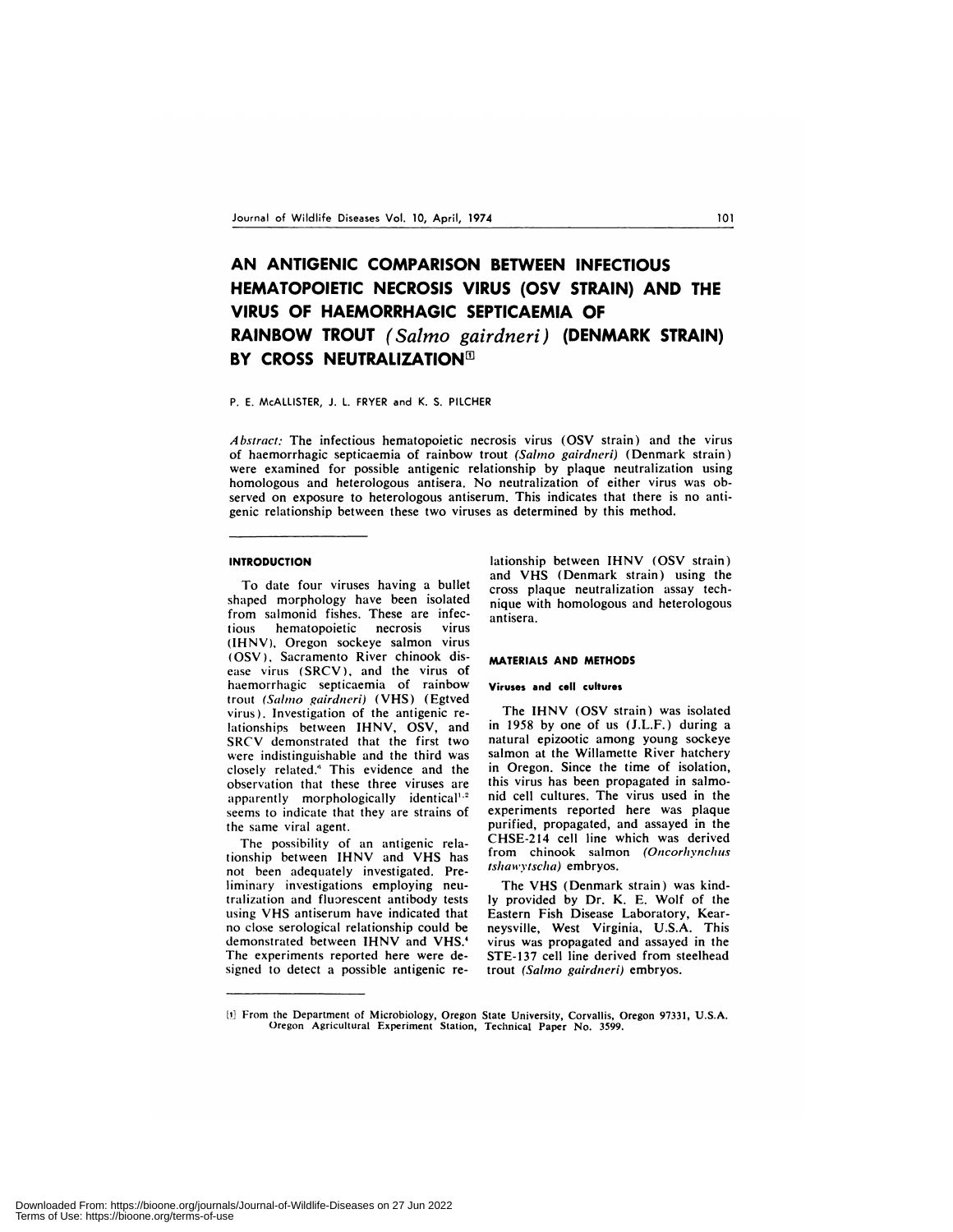Both cell lines were initiated by the method of Fryer' and are heteroploid. Cell cultures were maintained and virus propagated as previously described.'

#### **Preparation of antisera**

Antisera for each virus was prepared by injecting rabbits with concentrated virus, which was titrated to insure that the virus content was in excess of 1 x **10'** plaque forming units (pfu) per ml.

Two rabbits for each virus were injected according to the following schedule. For the first injection series, each rabbit was injected intravenously with 1.0 ml of undiluted virus concentrate and intramuscularly with two 1.0 ml injections of a sterile emulsion consisting of equal volumes of virus concentrate and Complete Freund's adjucant. At 2 and 4 weeks after the first series of injections, each rabbit received two **1.0** ml intramuscular injections prepared as described above. Rabbits were bled at **10** and 17 days after the last injection.<sup>6</sup>

rabbit serum was treated in the same manner.

Each antiserum was tested for virusneutralizing activity against homologous and heterologous virus. Five 2-fold anti serum dilutions were made which were known to cause between 0 and 100% plaque neutralization of the homologous virus. Equal volumes of diluted standardized virus stock containing 100 pfu/0.15 ml and diluted antiserum were mixed and incubated at **18 C** for1 hour. At the end of this time interval, each virusantibody mixture was assayed for un neutralized virus using the monolayer plaque assay technique.' Normal rabbit serum was used as a control. The dilution of the normal rabbit serum was the same as the lowest dilution of the anti serum being tested. The percent plaque neutralization for each antiserum dilution was calculated. The 50% end point was estimated **by** the method of Reed and Meunch.<sup>7</sup>

### **Plaque neutralization assay**

Immediately before each neutralization test, a sample of each antiserum was heated at 56 C for 30 minutes. Normal

The results of plaque neutralization experiments with IHNV (OSV strain) antiserum and with VHS (Denmark strain) antiserum are shown in Table I.

**RESULTS AND DISCUSSION**

TABLE 1. Plaque neutralization of IHNV and VHS by their homologous and heterologous antisera.

| Reciprocal<br>of serum<br>dilution | Percent plaque reduction [1] |            |
|------------------------------------|------------------------------|------------|
|                                    | <b>IHNV</b>                  | <b>VHS</b> |
| <b>IHNV</b> antiserum              |                              |            |
| 100                                | 992                          | $\bf{0}$   |
| 200                                | 71                           | 0          |
| 400                                | 0                            | 0          |
| VHS antiserum                      |                              |            |
| 100                                | 0                            | 730        |
| 200                                | $\bf{0}$                     | 53         |
| 400                                | $\bf{0}$                     | 23         |
| Normal serum                       |                              |            |
| 100                                | $\bf{0}$                     | $\bf{0}$   |

LU Figures in the table represent mean values from 2 experiments.

[2] Interpolated serum dilution giving 50% plaque reduction is 1:245.

Interpolated serum dilution giving *50%* plaquereduction is *1:215.*